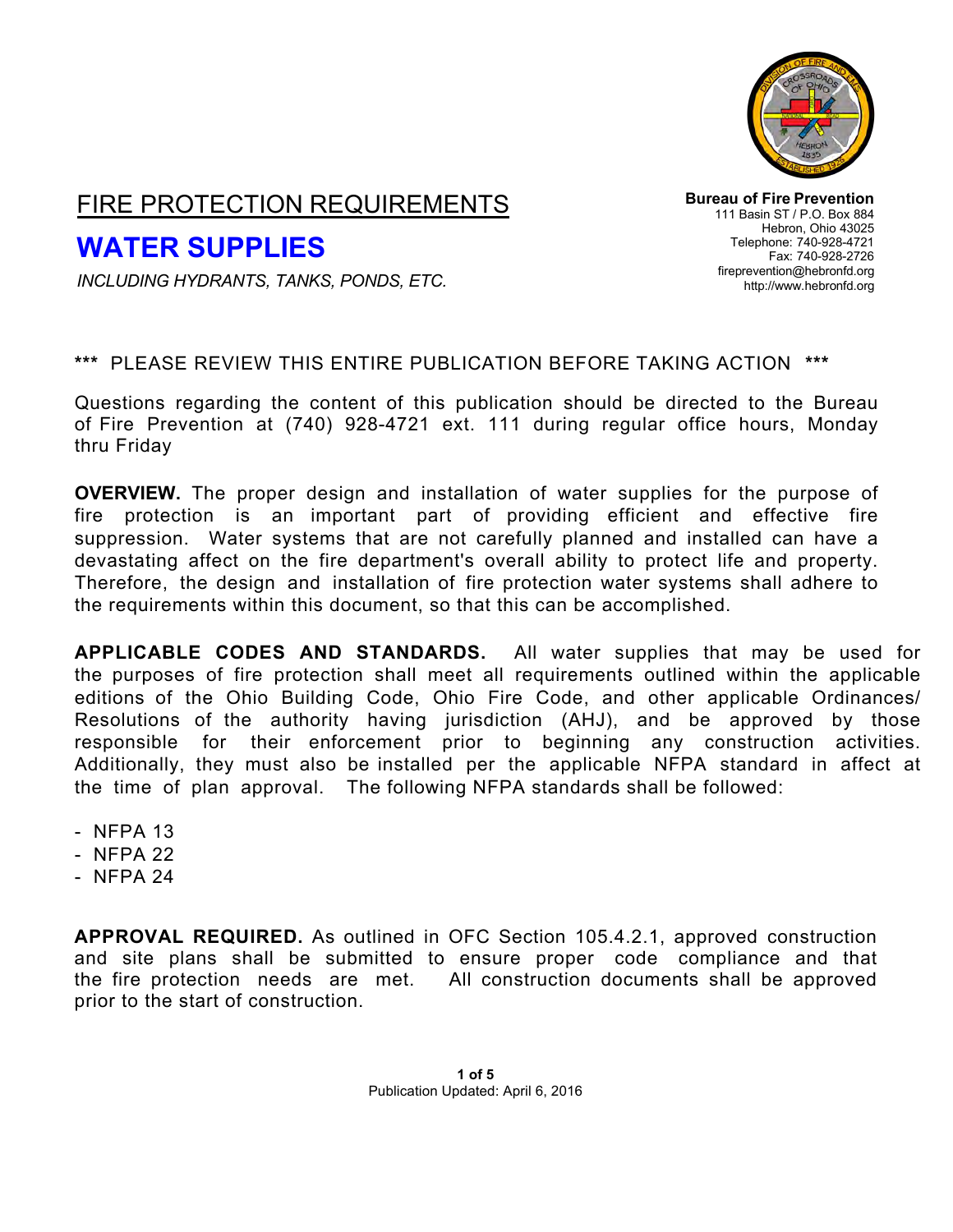# **SPECIFICATIONS & REQUIREMENTS**

### **FIRE SERVICE WATER MAINS**

I. **General.** All aspects related to the construction of fire service water distribution systems shall comply with the following, unless otherwise specified within this document:

- a. Ohio Fire Code *(most current edition)*
- b. Ohio Building Code *(most current edition)*
- c. NFPA 24 Standard for the Installation of Private Fire Service Mains and Their Appurtenances *(2013 Edition)*\*\*
- d. Codified Ordinances of the Village of Hebron (HCO)\*
- e. NFPA 1142 Standard on Water Supplies for Suburban and Rural Fire Fighting *(2012 Edition)*, Chapter 7 & 8 as applicable
- f. American Water Works Association (AWWA) Manual M31 Distribution Requirements for Fire Protection *(4th Edition)*

II. **System Design.** At a minimum, the water distribution system shall be designed to provide enough water necessary to protect the building requiring the greatest fire flow for a minimum duration of 2 hours, as required by OFC 507.1. The fire flow shall be calculated for every building that the system is designed to protect using the Insurance Services Organization (ISO) Fire Flow Formula. Engineering design calculations shall be provided to the Fire Marshal to confirm that the system is designed to meet the necessary demand.

III. **Water Main Layout.** Fire service water mains shall be installed as outlined.

- a. Water Main Loop. Based on an analysis of the hazard protected and of the existing or proposed water system, the Fire Department may require that the hydrants mains be served from two directions (looped) or two sources of water supply.
- b. Placement. The location of all private fire protection water mains shall be at the discretion of the fire code official. The location of all public fire protection water mains shall be jointly agreed upon by the fire code official and the Hebron Water Superintendent. This is to ensure that the design of the system does not impede fireground operations and that its design conforms to the requirements of the Village.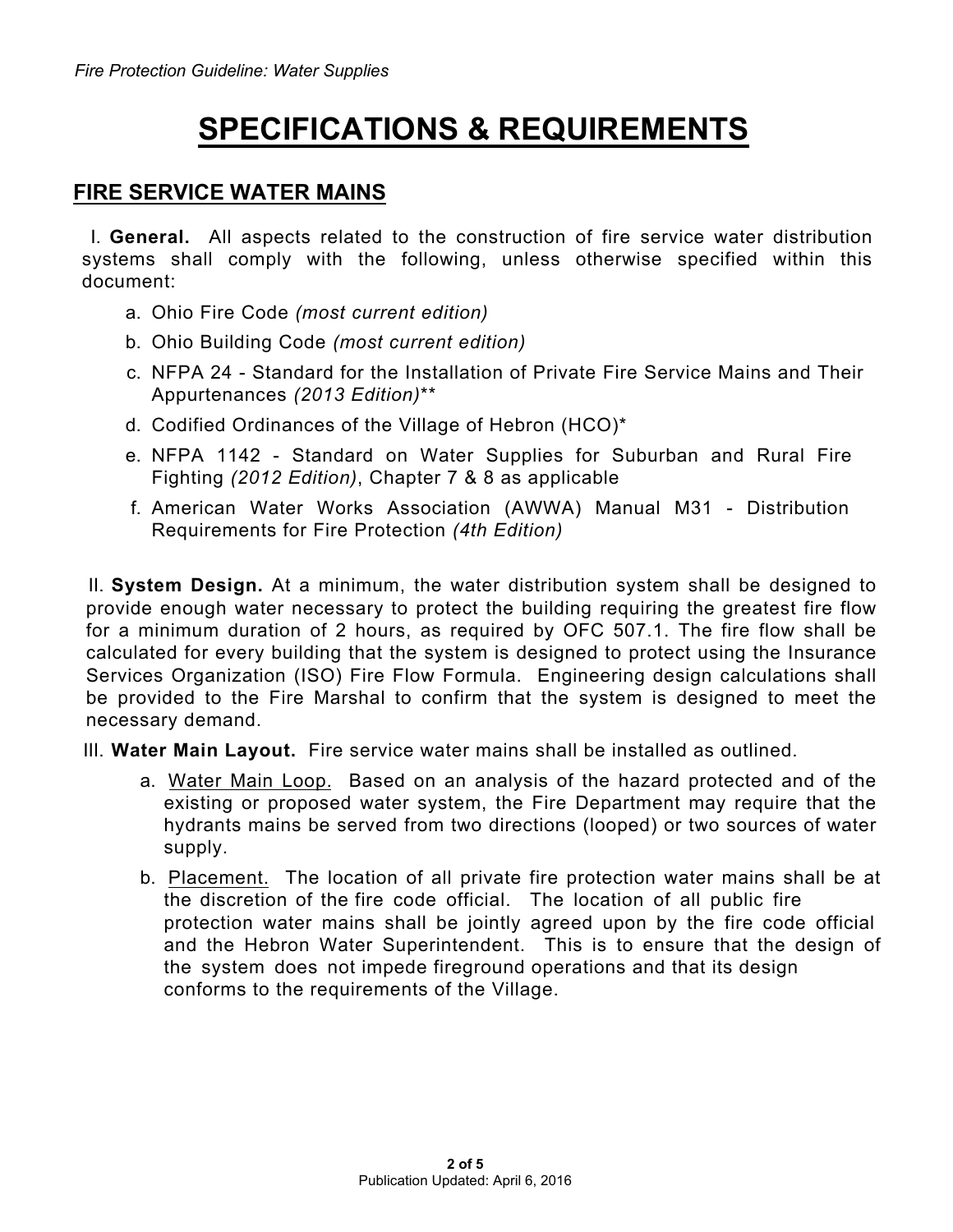## **FIRE HYDRANTS**

- I. **Specifications.** All fire hydrants installed shall meet the following design specifications.
	- a. Paint. All paint utilized on a fire hydrant shall be oil-based paint and be of the appropriate OSHA Safety color. Any hydrant received from the manufacturer that is of the correct color, but not of the correct shade, shall be repainted the correct OSHA Safety color.
	- b. Barrel Color. All fire hydrant barrels shall be painted using the color scheme outlined to aid in identification (HCO 1189.04).
		- i. OSHA Safety Yellow Village of Hebron municipal hydrants
		- ii. OSHA Safety Red All privately owned/industrial hydrants
	- c. Bonnet Color. All fire hydrant bonnets, regardless of ownership, shall be painted to meet those requirements outlined in NFPA 291 - Recommended Practice for Fire Flow Testing and Marking of Hydrants (2013 Edition). The bonnet color shall be painted the appropriate color to match it's flow rating at 20 PSI.
- II. **Style.** All fire hydrant barrels shall be manufactured by the Mueller Company and shall be designed with the following.
	- a. One (1) four-and-one-half (4 1/2) inch outlet with a five (5) inch Storz connection and cap.
	- b. Two (2) two-and-one-half (2 1/2) inch outlets with National Standard Thread (NST) and caps
	- c. Have a six (6) inch mechanical joint inlet connection
	- d. A five-and-one-half  $(5 \frac{1}{2})$  inch main valve opening
	- e. A one (1) inch to seven-eighths (7/8) inch square tapered
	- f. Hydrants will be furnished with a 5-foot bury depth unless otherwise shown on the plans
	- g. Hydrants shall be self-draining

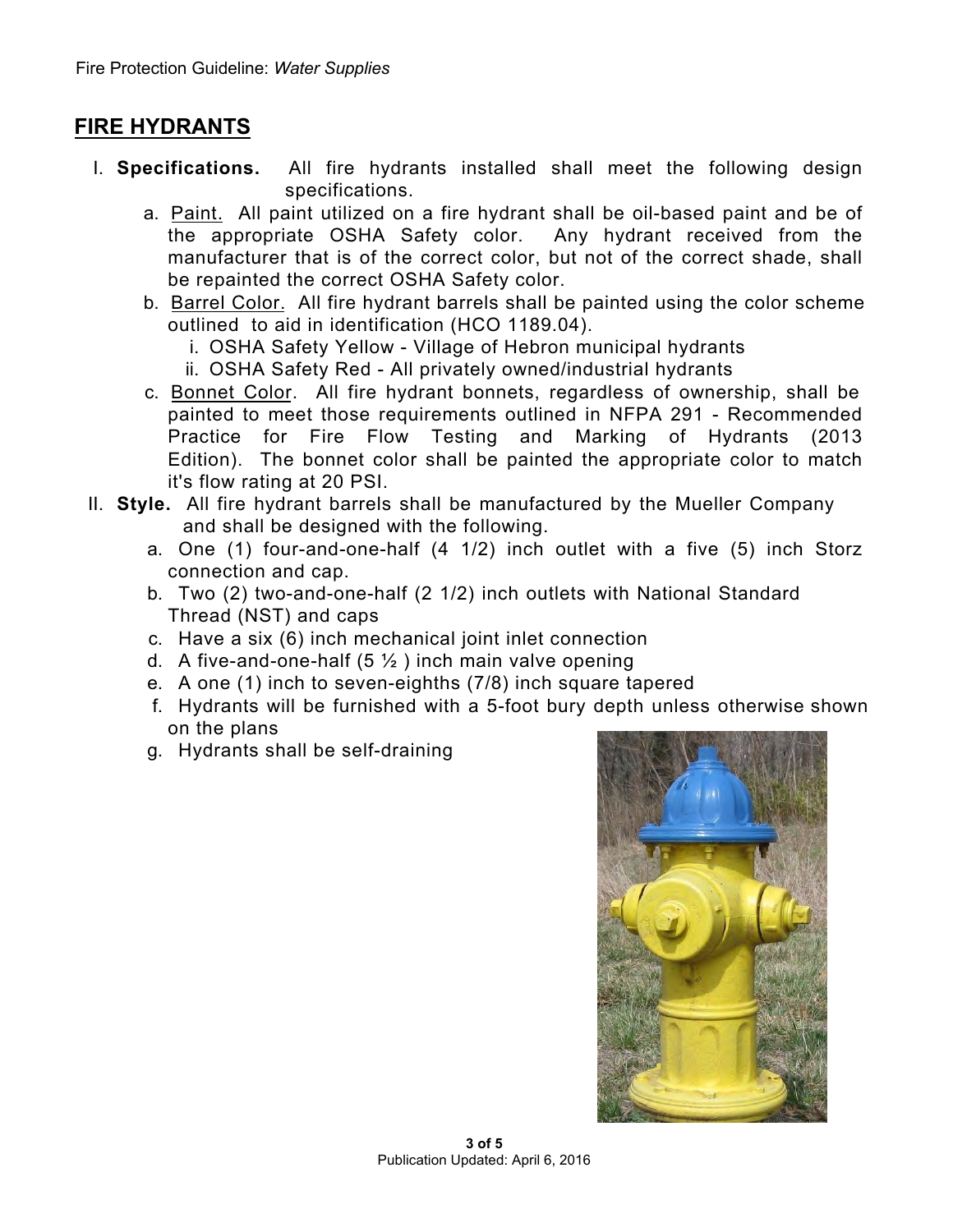#### III. **Installation.**

- b. Spacing. The minimum distance separating two (2) municipal hydrants or two (2) private hydrants shall not exceed 300 feet.
- c. Distance of Travel. The minimum distance of travel on a fire apparatus access road from the closest fire hydrant to any portion of any structure shall not exceed 400 feet.

c. Height. The height of the fire hydrant shall be less than 18 inches, measured from the center of the Storz outlet to the final finished grade.





d. Obstructions. Fire hydrants shall be visible from the fire lane approach unless specifically approved by the fire code<br>official (OFC 507.5.4). A clear. official (OFC 507.5.4). A clear, unobstructed space of 3 feet around the fire hydrants shall be maintained at all times (OFC 507.5.5). This includes trees, shrubs, chained bicycles, parking of vehicles and temporary signs.